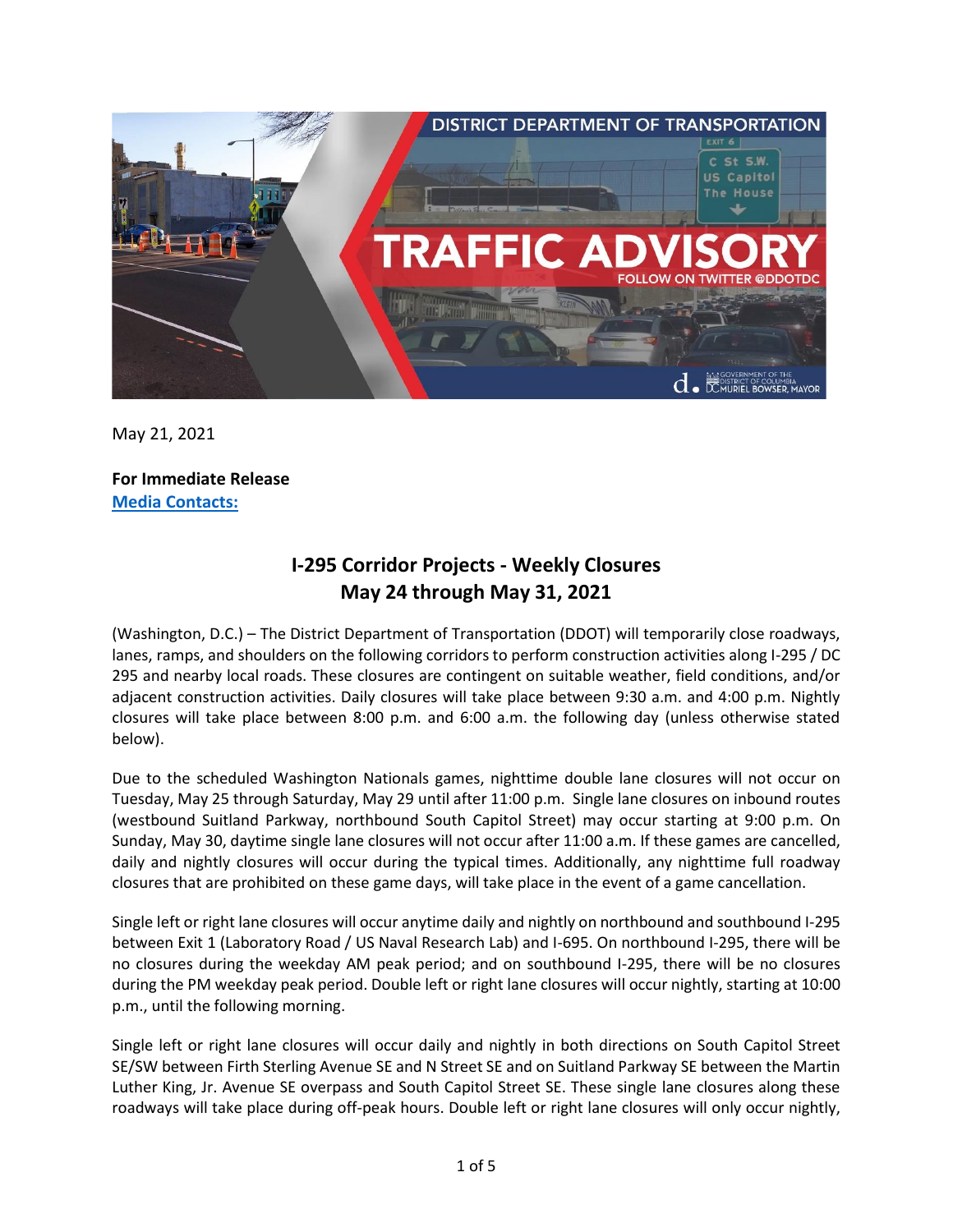starting at 9:00 p.m., until the following morning. No other closures on South Capitol Street SE/SW or Suitland Parkway SE will take place on weekdays between 6:00 a.m. and 9:30 a.m.

Daily and nightly single lane closures will also occur anytime during off-peak hours on Potomac Avenue SE/SW and Howard Road SE. Daily and nightly single lane closures will also occur anytime on Firth Sterling Avenue SE, Half Street SW, Barry Road SE, St. Elizabeths Avenue SE, and Malcolm X Avenue SE.

The following full ramp closures will also occur daily and nightly.

- Exit 4 from I-295 Northbound (South Capitol Street / Suitland Parkway)
- Exit 4 from I-295 Southbound (South Capitol Street / Suitland Parkway)
- I-295 Northbound On-ramp from northbound Firth Sterling Avenue SE
- Ramp from South Capitol Street / MLK Jr. Avenue to I-295 Northbound (continuously)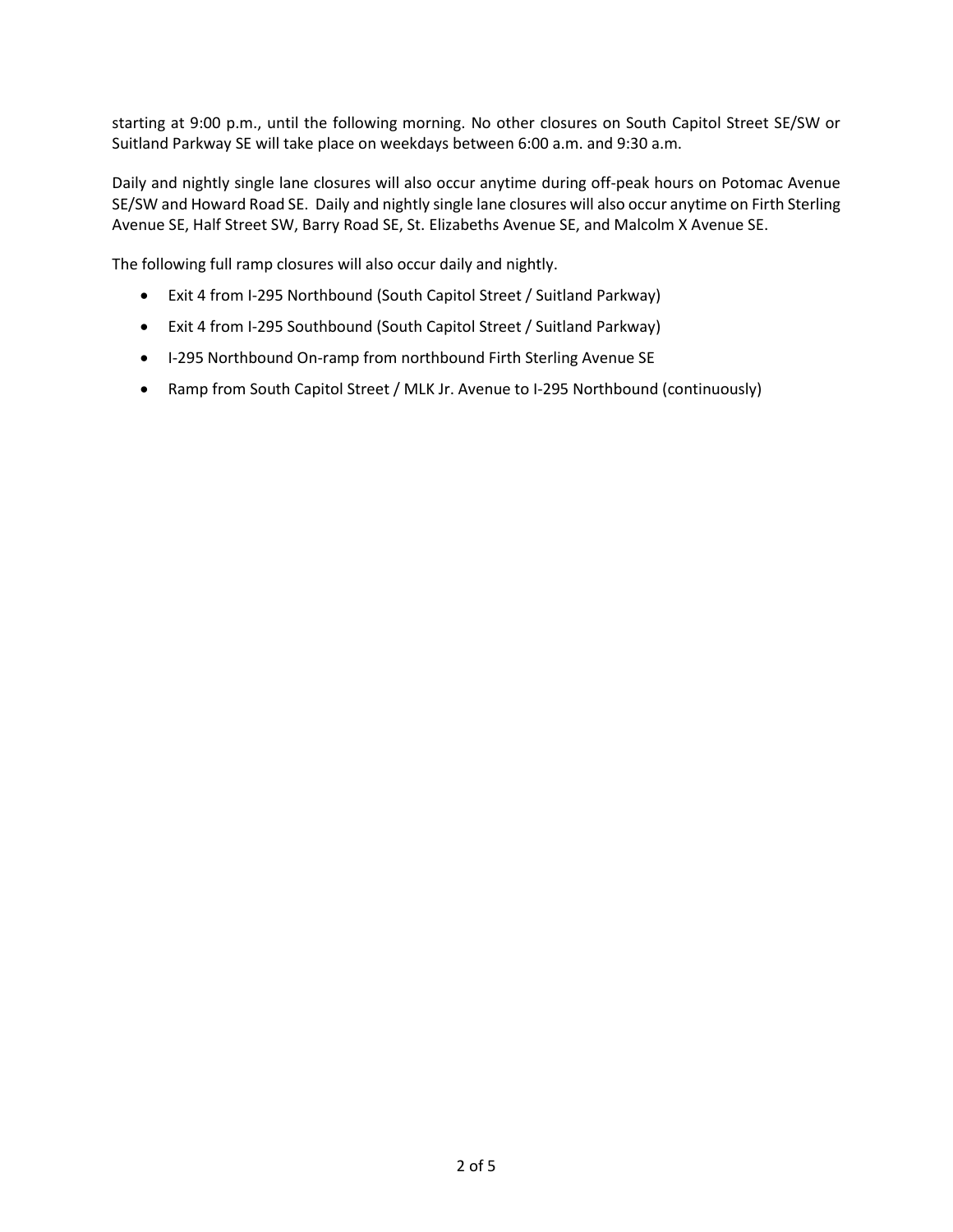Firth Sterling Avenue SE between South Capitol Street SE and St. Elizabeths Avenue SE will be closed between Friday night, May 28, 2021 and Sunday morning, May 30, 2021 as shown in the graphic. When Firth Sterling Avenue SE is fully closed, Suitland Parkway SE will remain open to all traffic. A marked detour will be in place during these closures.



Firth Sterling Avenue SE Closure & Detour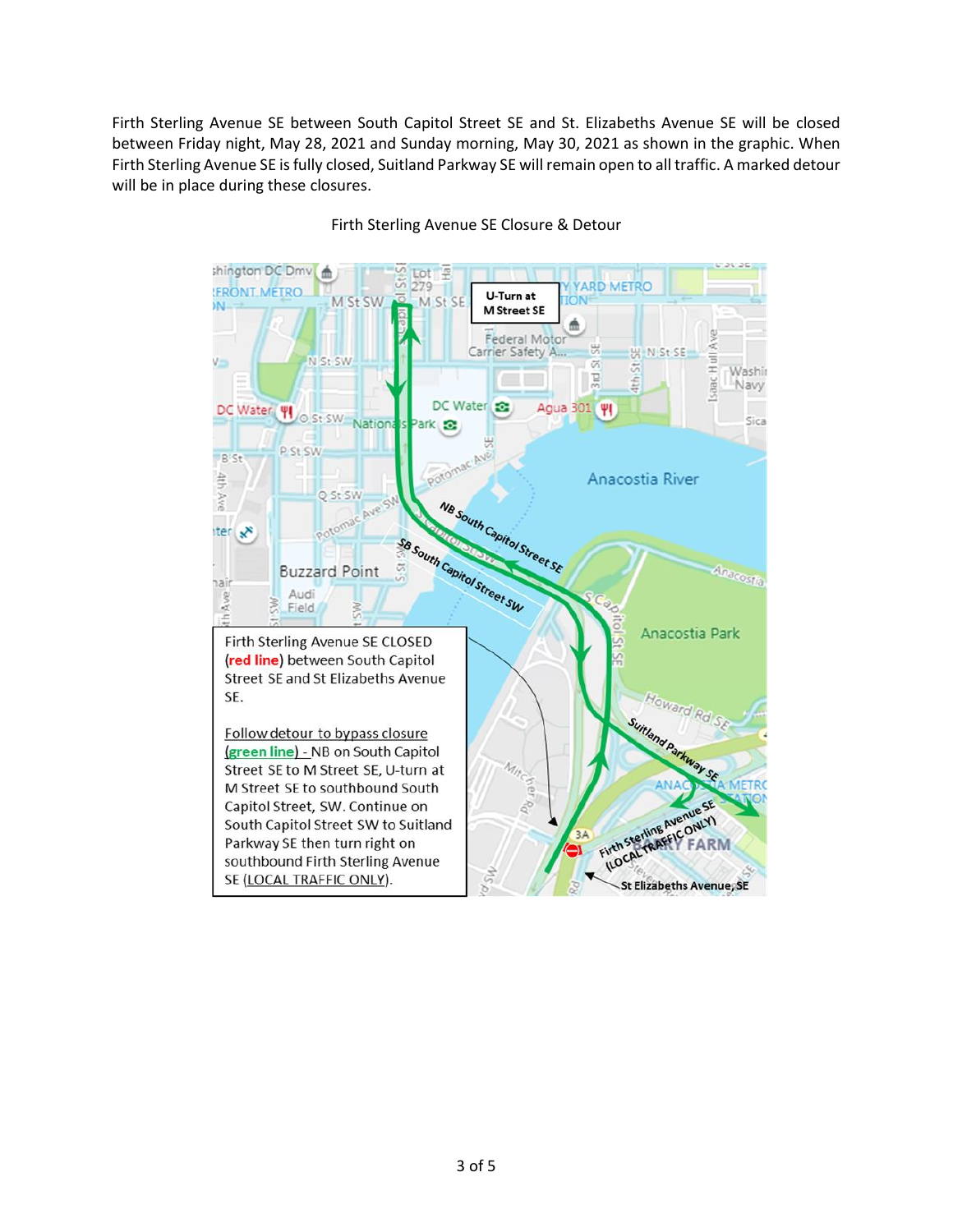The westbound lanes of Suitland Parkway SE between Firth Sterling Avenue SE and South Capitol Street SE will be closed nightly from Monday, May 24, 2021 to Friday morning, May 28, 2021. Closures will extend from 9:00 p.m. to 5:00 a.m. This will include the restriction of left turns from the new Exit 4 from I-295 NB to Suitland Parkway SE and South Capitol Street SE, and closure of the ramp from I-295 SB to South Capitol Street SE. When Suitland Parkway SE is fully closed, Firth Sterling Avenue SE and South Capitol Street SE will remain open to all traffic. A marked detour will be in place during these closures.



Westbound Suitland Parkway SE Closure

These closures are required for construction activities associated with the following DDOT projects:

## **South Capitol Street Corridor Project - Frederick Douglass Memorial Bridge**

The South Capitol Street Corridor Project calls for replacing the Frederick Douglass Memorial Bridge and transforming related sections of the urban freeway into a beautiful scenic boulevard that increases pedestrian and vehicular safety, improves multimodal transportation options, increases community accessibility, and supports economic development on both sides of the Anacostia River.

## **I-295 / Malcolm X Avenue SE Interchange Improvement Project**

The multiple phases of this project include the reconstruction of the I-295 interchange with Malcolm X Avenue SE, including modified ramps and a new access roadway to the St. Elizabeths West Campus. The planned improvements will be made between Firth Sterling Avenue SE, on the north, and the South Capitol Street/Martin Luther King, Jr. Avenue SE intersection to the south. The project will provide